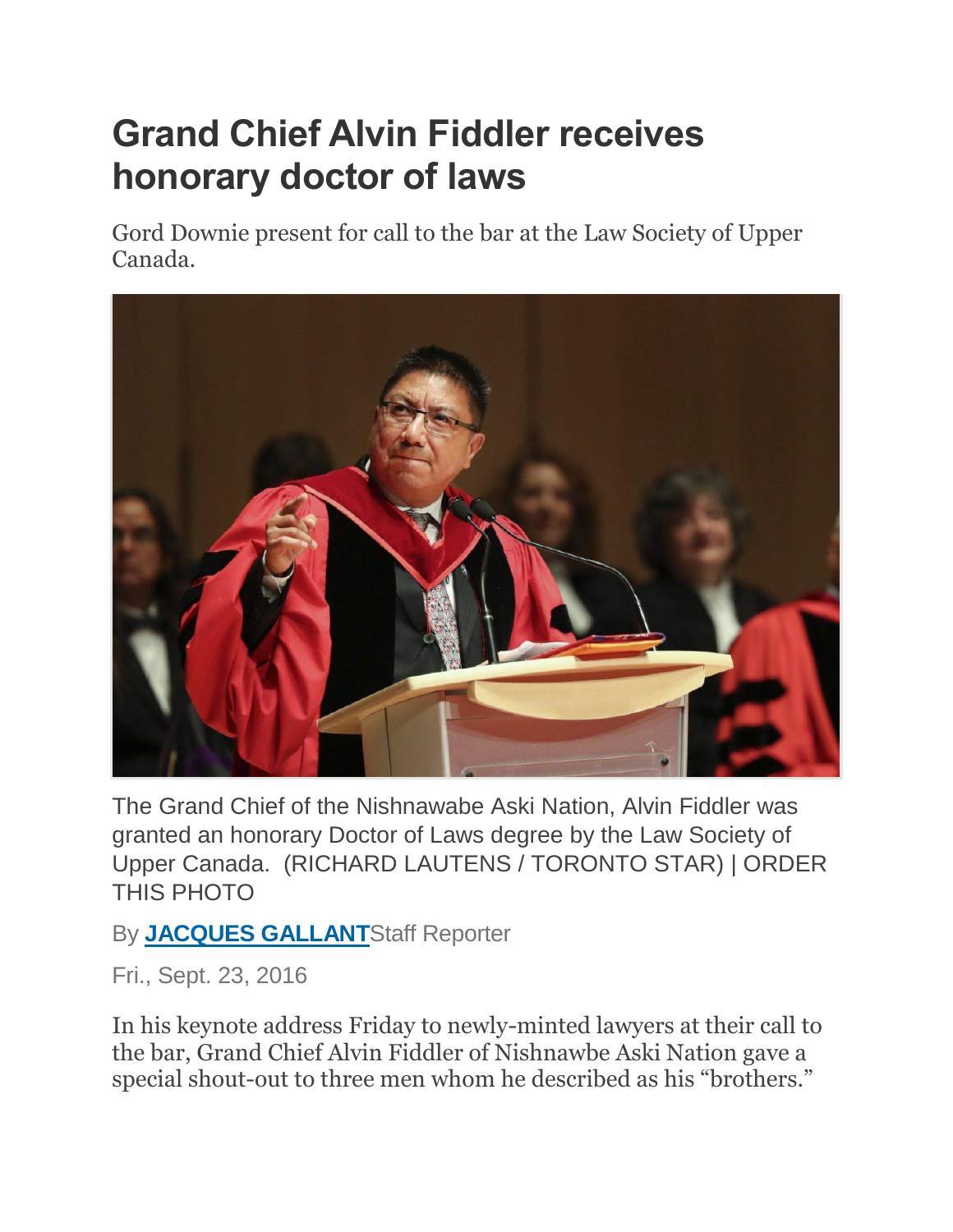"Ladies and gentlemen, please welcome to this ceremony Mike, Patrick and Gord Downie," he said to applause.

It was a rare public appearance for The Tragically Hip lead singer, who was diagnosed with terminal brain cancer earlier this year. He sat with his brothers in a box at Roy Thomson Hall, and departed after Fiddler's speech.

He told a reporter he was honoured to be there and felt the ceremony was very symbolic. He recently got to know Fiddle[rwhile working on](https://www.thestar.com/entertainment/music/2016/09/11/the-flight-of-chanie-wenjack-the-boy-who-inspired-gord-downies-new-album.html)  [his Secret Path project](https://www.thestar.com/entertainment/music/2016/09/11/the-flight-of-chanie-wenjack-the-boy-who-inspired-gord-downies-new-album.html), inspired by the tragedy of Canada's residential school system.



From left: Patrick, Mike, and Gord Downie attend the honourary doctorate of Laws ceremony for Nishnawbe Aski Nation Grand Chief Alvin Fiddler at Roy Thomson Hall in Toronto on Sept. 23. (TANYA TALAGA / TORONTO STAR)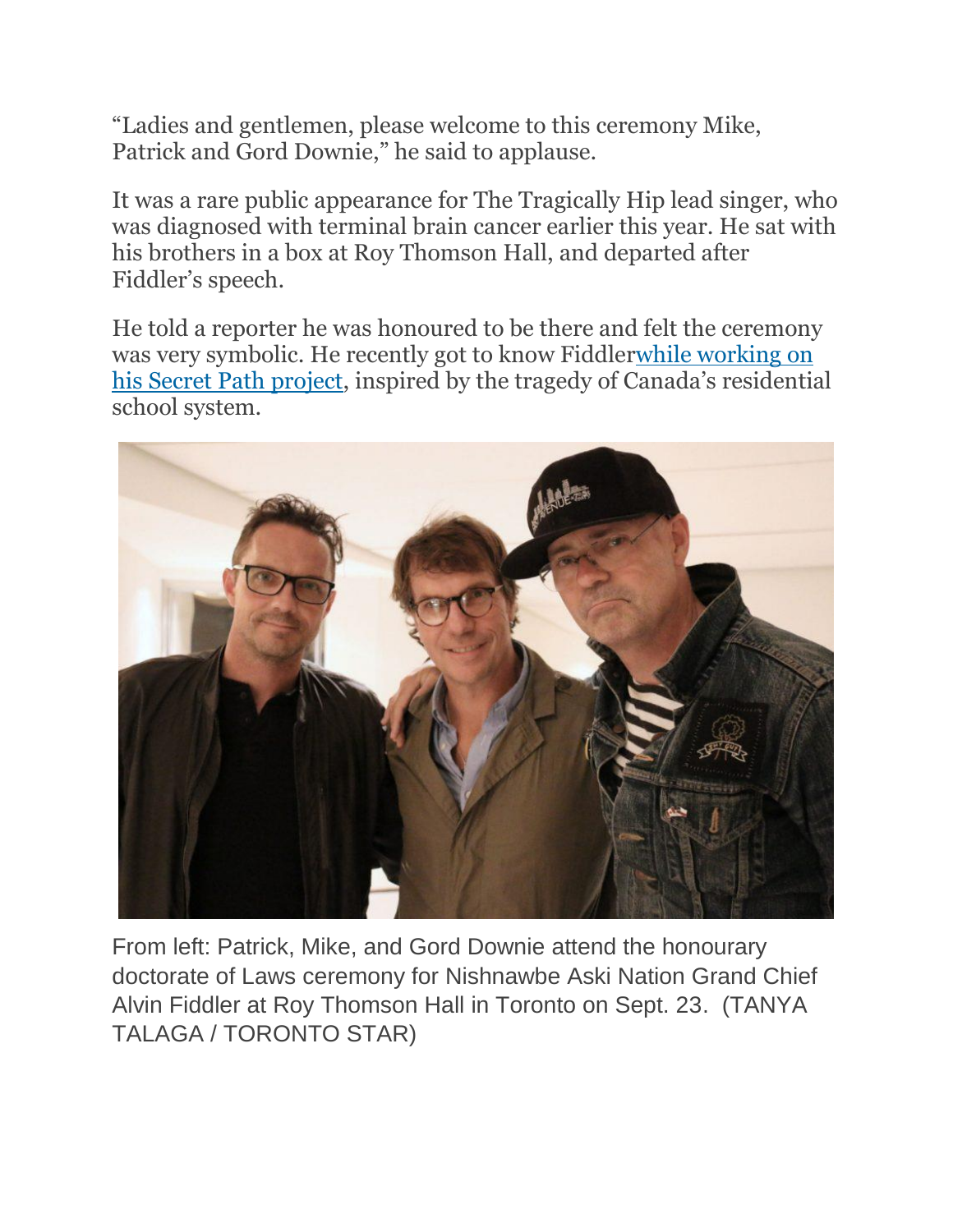Fiddler, grand chief of an organization that represents 49 First Nations communities in northern Ontario, was one of two individuals receiving an honorary doctor of laws from the Law Society of Upper Canada.

Prior to his speech, he was praised by Toronto lawyer Julian Falconer for championing truth and social justice for First Nations communities.

Falconer highlighted that Fiddler personally advocated for the recent coroner's inquest probing the deaths of seven First Nations youth who were high school students in Thunder Bay. The jury at the longawaited inquest delivered 145 recommendations, which the provincial and federal governments have pledged to address.

Fiddler also oversaw the advocacy that led to the creation of the Iacobucci Inquiry, which probed the systemic underrepresentation of Indigenous people on juries.

"Grand Chief Fiddler executes his duties with humility, intelligence thoughtfulness, and respect," Falconer said. "As Grand Chief, he continues to work tirelessly to improve the quality of life of the member citizens of Nishnawbe Aski Nation."

The ceremony was even more poignant because among those being called to the bar were the first graduates of the Bora Laskin Faculty of Law at Lakehead University, whose dean, Angelique EagleWoman, is the first aboriginal woman to hold such a position in Canada.

In urging the new lawyers to work toward reconciliation with Indigenous communities, Fiddler drew their attention to the story of Charlie "Chanie" Wenjack. Later this month will mark the 50th anniversary of the death of the 12-year-old boy, whose body was found lying near railroad tracks in Kenora.

"Like many other children at that time (he) had been forcibly removed from his family in Ogoki Post and sent to Celica Jeffery Indian Residential School near Kenora. He was there for four years," Fiddler said.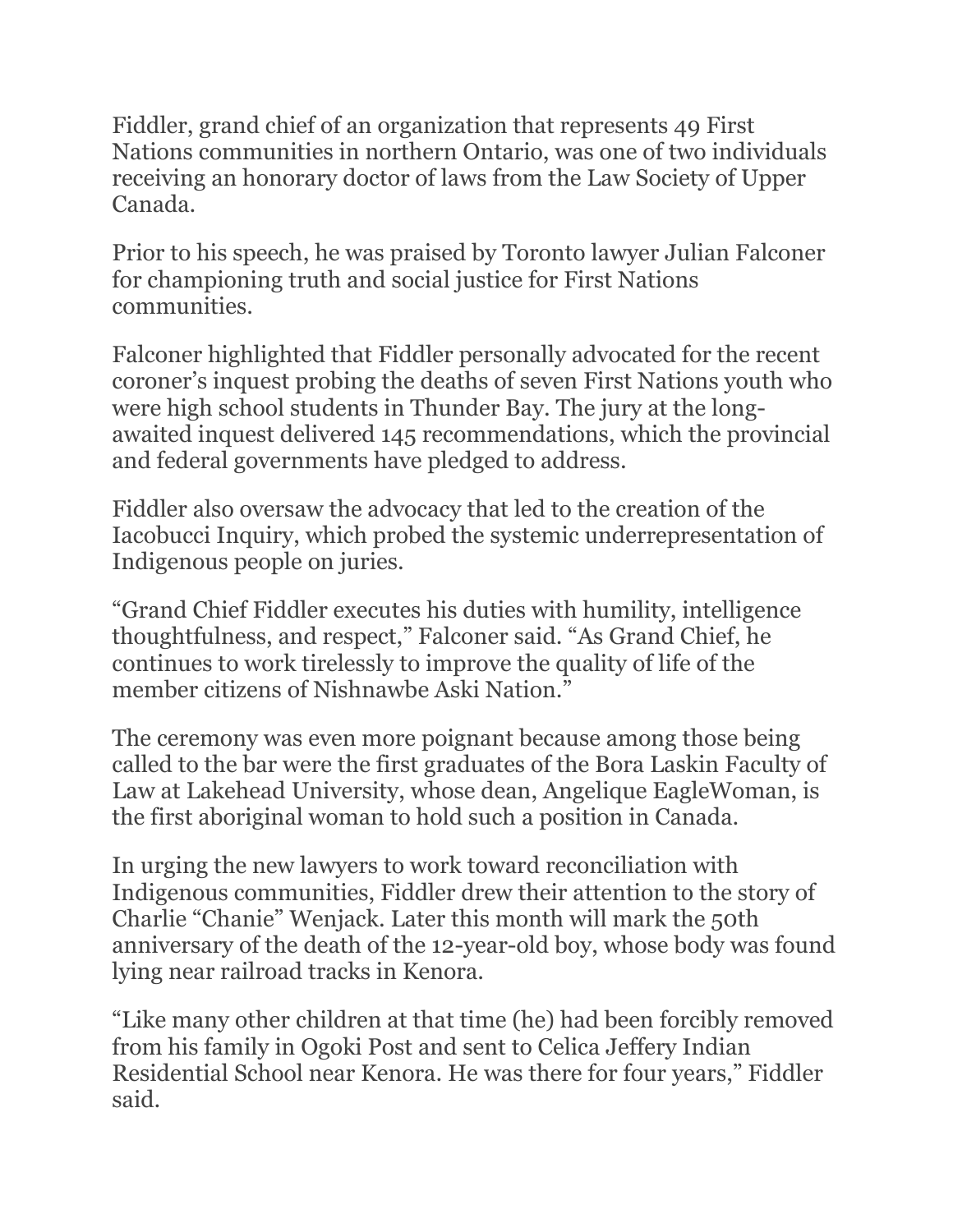"We have learned from his family and former students that Charlie suffered horrific experiences, and that was why he was trying to make his way home. A journey that ended in his tragic death. Why, you might ask, am I sharing this story with you? The answer is because you, and all of Canada, need to know Charlie."

Chanie's story is the subject of *Secret Path*, a multimedia project announced by Downie earlier this month that will include a new solo album, graphic novel and animated film. The album and book will be released on Oct. 18 and the film will air on CBC on Oct. 23.

Downie spoke passionately about the challenges facing Indigenous communities at the Hip's final concert in August in Kingston, where he urged Prime Minister Justin Trudeau, who was in the audience, to bring about meaningful change.

The singer is set to perform on Oct. 18 in Ottawa and Oct. 21 in Toronto to promote *Secret Path*.

Proceeds from the album and graphic novel will go to the National Centre for Truth and Reconciliation at the University of Manitoba, which is dedicated to preserving the history of the residential school system.

"I never knew Chanie, but I will always love him," Downie said in a statement this month. "Chanie haunts me. His story is Canada's story. This is about Canada. We are not the country we thought we were."

Fiddler accompanied Downie during a visit to Marten Falls earlier this month, where he met with Chanie's surviving family members and visited the boy's grave.

"I am grateful for Gord Downie's determination to tell the story of Charlie Wenjack and all the children who never made it home," Fiddler said.

"It is my hope that what started as a personal journey for my friend will become a call to action for all Canadians. We all know that achieving reconciliation will not be easy. But Gord is giving us the